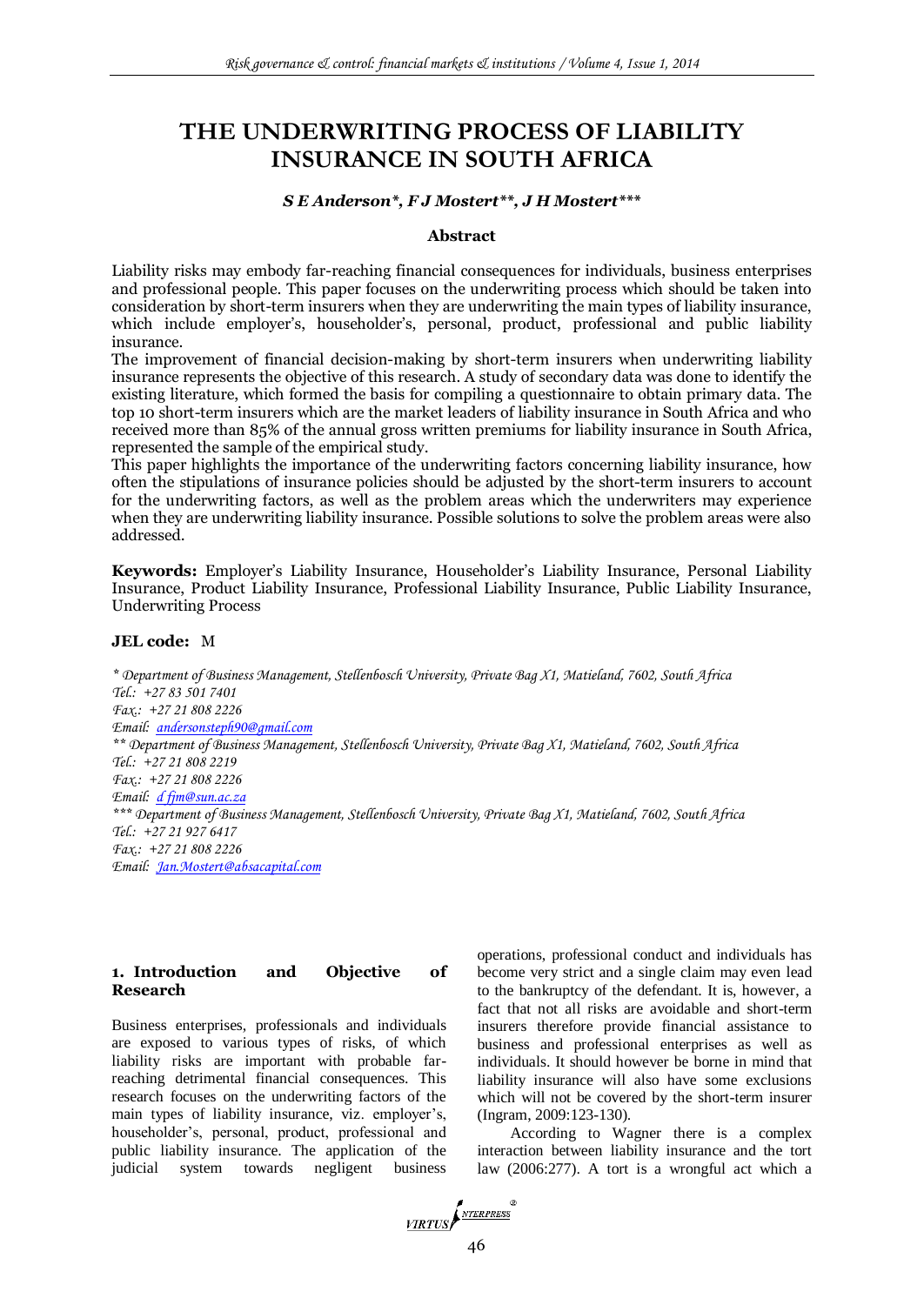person has done against another person or against the property of another person (Mehr *et al.,* 1985:65). While mentioning the legal aspect of liability insurance and torts, the reasonable person principle should also be borne in mind (Bajtelsmit & Thistle, 2008:815-823). When applying the reasonable person principle, the faculties and senses as well as the vicinity and circumstances of the insured should amongst others be taken into consideration to determine whether the insured has acted reasonably by doing what he/she did (Dorfman, 1991:149). The purpose of this paper is not to discuss these legal issues, but to emphasise that legal aspects play a very important role in liability insurance.

The underwriting process consists of three important steps, focusing on obtaining the relevant information about the risk, deciding whether and to which extent the risk will be covered by the insurer, and thirdly setting the suitable insurance premium which the insured will have to pay. The possibility of a moral hazard, which focuses on the insured"s behaviour towards loss prevention, should also be taken into account during the underwriting process of liability insurance, as it may play an important role throughout the entire insurance period (Parsons, 2003:448-471).

The *objective* of this research embodies the improvement of financial decision-making by shortterm insurers regarding the underwriting process of liability insurance. Both secondary as well as primary data play a role in this research to ensure that the objective is reached. The empirical survey focused on the top 10 short-term insurers which underwrite liability insurance as they are the market leaders of this class of short-term insurance in South Africa. The paper also highlights the *importance* of the underwriting factors in liability insurance, how *often* the stipulations are adjusted by the short-term insurers to take the underwriting factors into account and the *problem areas* which the short-term insurers experience when underwriting liability insurance.

## **2. Underwriting Factors of Liability Insurance**

The general underwriting factors which should be present when short-term insurers underwrite all types of liability insurance are addressed in this section (Diacon & Carter, 1988:50 & 192; Mogel, 2003:11- 12; Tobolsky, 2012:38-40). Following that, the underwriting factors applied to the main types of liability insurance receive the due attention. These main types of liability insurance focus on product, public, employer's, professional, personal and householder"s liability insurance which are discussed in the following sections.

# *2.1 The general underwriting factors present in all types of liability insurance*

The insured"s *name* is one of the important factors which appear on the application forms of insurance. The names of the members of the applicant's household or business are also critical in order to assess the entire risk to which the short-term insurer will be exposed. The applicant may present a low risk level, while the members of his/her household or business may expose the short-term insurer to unacceptable high risks. The *age* of the applicant and the members of his/her household or business is also important, as young as well as old people may bear a higher risk. The physical address of the insured's household or business is important as it provides an indication of the *geographical location* of the premises and the risks associated with the neighbourhood. Unsafe vicinities may have a higher risk level and may therefore have to pay a higher premium if the risk is eventually covered by the short-term insurer.

The *character, reputation and lifestyle* of the applicant, applying for liability insurance, and the members of his/her household or business provide an indication whether they are exposed to more than normal risk due to the level of their dangerous or harmful lifestyles. The *claims history* of the applicant and the members of his/her household or business, is very important as it provides the details concerning the number of claims and the extent of the claims from various insurers in the past.

The implementation of *safety precautions* by the applicant and the members of his/her household or business, which may be of a physical, financial or procedural nature to avoid liability exposures, is an important underwriting factor to consider by the insurer. It is of prime importance to take any *refusals* of coverage by any insurer to the applicant or the members of his/her household or business in the past into account. The focus should be on the reasons why the insurer was reluctant to provide indemnity to the particular exposures. An applicant should also disclose *previous criminal convictions* of him/her or the members of his/her household or business to the short-term insurer even if the conviction occurred long ago.

The *amount* of coverage which the applicant requires, the liability coverage which the applicant and the members of his/her household or business already obtained from *other* short-term insurers, as well as *aggregate* indemnity limit of liability coverage which the applicant and the members of his/her household or business will eventually have, should point at the extent of the liability exposures of the applicant and the members of his/her household or business. The *nature and particulars* of the liability exposures for which the applicant and the members of his/her household or business want coverage are also an important underwriting factor in the underwriting process of liability insurance.

Over and above the general underwriting factors present in all types of liability insurance, there are

$$
\underbrace{\textit{VIRTUS}} \sum_{\textit{NTERPRESS}}^{\textit{R}} \color{red}{}
$$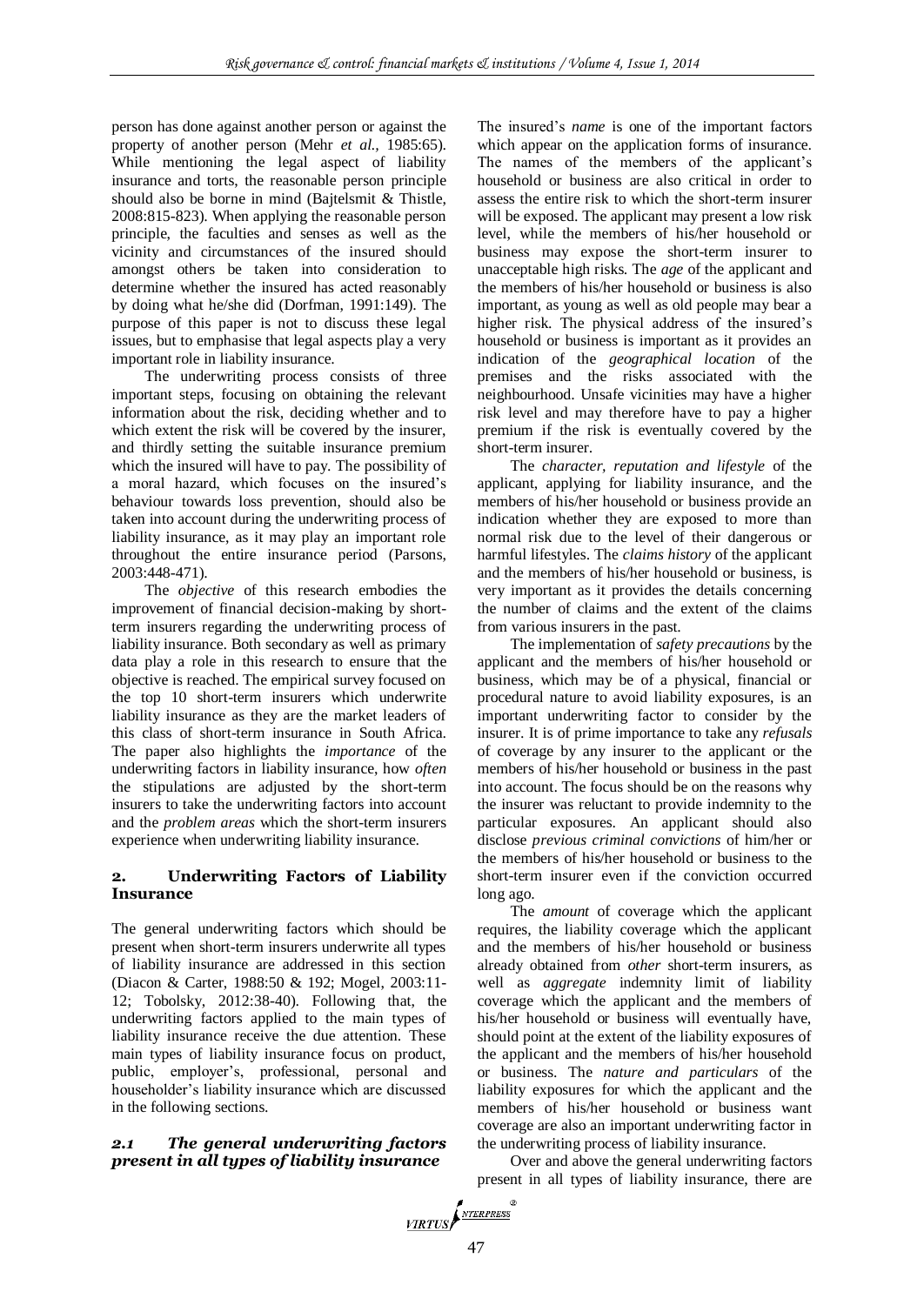also underwriting factors which are linked to particular types of liability insurance. The following sections focus on the underwriting factors which affect product, public, employer"s, professional, personal and householder"s liability insurance.

# *2.2 The underwriting factors of product and public liability insurance*

The number of branches of the applicant, the number of employees at each branch, the annual turnover of the enterprise, the various types of products manufactured and/or sold, as well as the liability coverage provided to the applicant up to a stipulated indemnity limit, are amongst the most important underwriting factors when underwriting product and public liability insurance.

When the *number of branches* and/or the *number of employees* of an enterprise increase, it may point to an increase in the product and public liabilities. The extent of the annual *turnover* may indicate two aspects, viz. a positive correlation between the extent of the turnover and the associated risk concerning product and public liabilities, as well as the ability of the enterprise to afford the insurance premium and to settle any excess in the event of a claim.

As the types of *products* manufactured and/or sold by the applicant may differ regarding their level of liability risks and the possibility of defective products, the short-term insurer should obtain detailed information concerning the nature thereof (Mehr *et al.*, 1985:86-87). The level of the premium should be adjusted according to the level of risk related to the various types of products on the premises of the applicant. The legal aspect of product liabilities should play an important role in this type of liability insurance as tort doctrines may negatively impact on the underwriting risk (Barker, 1991:63- 79).

Due to the high risk of product and public liabilities which may have a long-tailed nature, shortterm insurers prefer to limit the possible claims amount up to a stipulated *indemnity limit*. The shortterm insurer thus estimates the possible extent of the maximum claims amount in advance and can set the premium level of the applicant accordingly. It should also be borne in mind that the application of *public policies and decisions* by authorities may stimulate or counteract the effective functioning of the insurance market concerning public liability insurance (Brockett *et al*., 1990:211-226). An effective insurance market should be attractive to both the buyer and seller of public liability insurance.

# *2.3 The underwriting factors of employer's liability insurance*

Employer"s liability insurance covers the risks of an accident or injury to the employees when they are in the employer's service (Payne, 1999:21). Employment practices and labour laws have an important impact on the application of employer's liability insurance (Mangan, 1997:12-13). The following underwriting factors should play a vital role in employer"s liability insurance as the factors are indicating the level and extent of associated risk, namely the number of employees, their average annual wage level and the nature of the manufacturing and/or sales operations of the enterprise. The amount of premium charged by the short-term insurer should increase when the impact of these underwriting factors increases, especially when an escalation of dangerous activities occur.

## *2.4 The underwriting factors of professional liability insurance*

Professional people are accustomed to disclose information to relevant parties (Kothari *et al.*, 1988:307-339). When a short-term insurer underwrites professional liability insurance, the professional person should also disclose information to the insurer to enable the underwriter to assess the level and extent of the associated risk. Special attention should amongst others be paid to the professional knowledge and experience of the staff, whether they are registered at a professional association, the level of fees which they are able to charge, their claims history, as well as their internal controls and procedures to lower their professional risk (Chovancak, 2013:1-3).

# *2.5 The underwriting factors of personal liability insurance*

Although personal liability insurance usually covers the insured and the members of his/her household when they are not at their residence, short-term insurers may sometimes offer personal *umbrella* liability insurance which may provide a more extensive coverage (Chesebrough, 1995:98-106; The Insurance Institute of South Africa, n.d.:9/8). Bodily injury and disease to the third party and damage to the property of the third party may be caused by the private activities of the insured and the members of his/her household. These private activities may, for example, be caused by the use of sport equipment, roller blades and bicycles or by domestic animals (Mehr *et al*. 1985:92-93). It is logic that the larger the number of insureds covered by a specific insurance policy and the higher the risk level of their activities are, the higher the premium will be.

## *2.6 The underwriting factors of householder's liability insurance*

Householder"s liability insurance covers liability to third parties for bodily injury, disease and damage to their property caused by events on or in connection

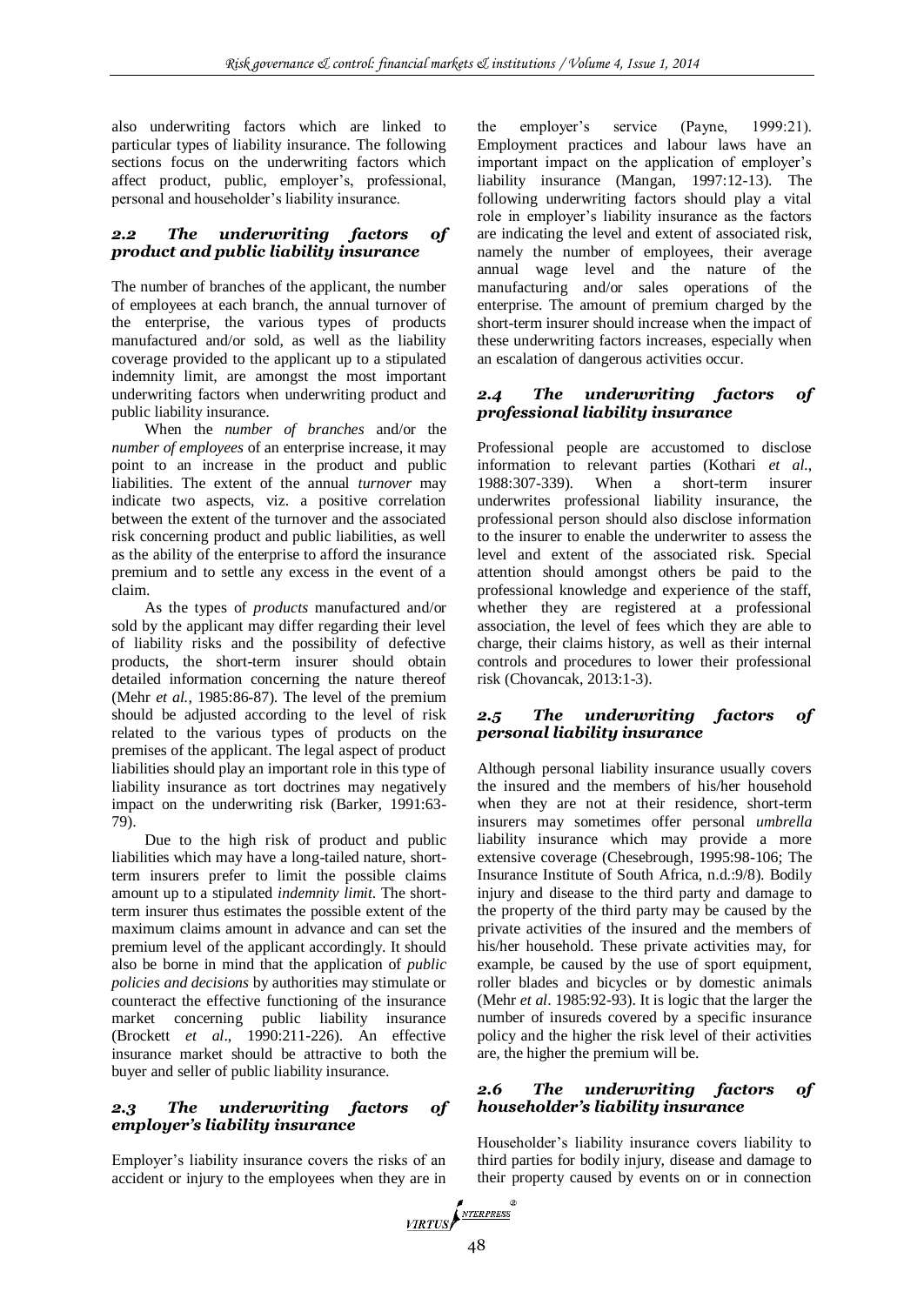with the premises of the insured (The Insurance Institute of South Africa, n.d.:9/8). Householder's liability insurance should not be confused with house-owner"s property coverage which covers the property of the insured as such. The short-term insurer should take the information regarding the activities on or in connection with the property of the insured into account when underwriting householder"s liabilities.

## **3 Research Methodology**

The objective of this research was already defined as the improvement of financial decision-making by short-term insurers when they are underwriting liability insurance. To reach this objective, secondary as well as primary data were necessary. The secondary data of the literature study was already discussed in this paper. The primary data was obtained by means of an empirical survey which focused on the top 10 short-term insurers which are the market leaders of liability insurance in South Africa. These short-term insurers represented more than 85% of the annual gross written premiums for liability insurance in 2010 (Santam Ltd, 2011:6 & 23).

The data of the literature study was used to compile a questionnaire. Copies of an invitation letter and the questionnaire were mailed to the executive managers of the top 10 short-term insurers who were involved in underwriting liability insurance. After following up, 10 completed questionnaires were available.

Some of the questions of the questionnaire used a five point Likert interval scale. It was explicitly stated on the questionnaire that the five point Likert interval scale forms a continuum which enabled the weighting of the answers (Albright *et al.*, 2002:224- 229  $&$  245). The answers of the respondents, which appear in Section 4, were weighted by assigning the following weights:

|  |  |  | Table 1. The weights assigned to the answers of the respondents |
|--|--|--|-----------------------------------------------------------------|
|  |  |  |                                                                 |

| Answers of the respondents: | Weights assigned: |  |
|-----------------------------|-------------------|--|
| Extremely important         | Always            |  |
| Highly important            | Very often        |  |
| Moderately important        | Sometimes         |  |
| Little important            | Seldom            |  |
| Not important               | Never             |  |

#### **4 Empirical Results**

The results of the empirical survey are depicted and discussed in this section. The following aspects will be addressed, viz.:

• The importance of the underwriting factors when short-term insurers are underwriting liability insurance,

• How often the stipulations of insurance policies need to be adjusted to take the underwriting factors into account, as well as

• The problem areas in the underwriting process of liability insurance and possible solutions to solve them.

# *4.1 The importance of underwriting factors in liability insurance*

The empirical results concerning the importance of the underwriting factors in liability insurance appear in Table 2.

The preceding answers of the respondents based on the five point Likert interval scale were weighted by applying the weights discussed in Section 3 of this paper. The total weighted scores calculated are depicted in Table 3, where the scores appear in a declining order of importance**.**

It is interesting to note that the nature and scope of the risk linked to the applicant and the members of his/her household or business, as well as the indemnity limit of liability insurance which the applicant needs from the respondent's company, are the underwriting factors which received the highest total weighted scores calculated. According to Table 2 these two underwriting factors received an almost unanimous vote of "extremely important" from the respondents, as only one respondent indicated a slightly lower vote of "highly important" for each underwriting factor.

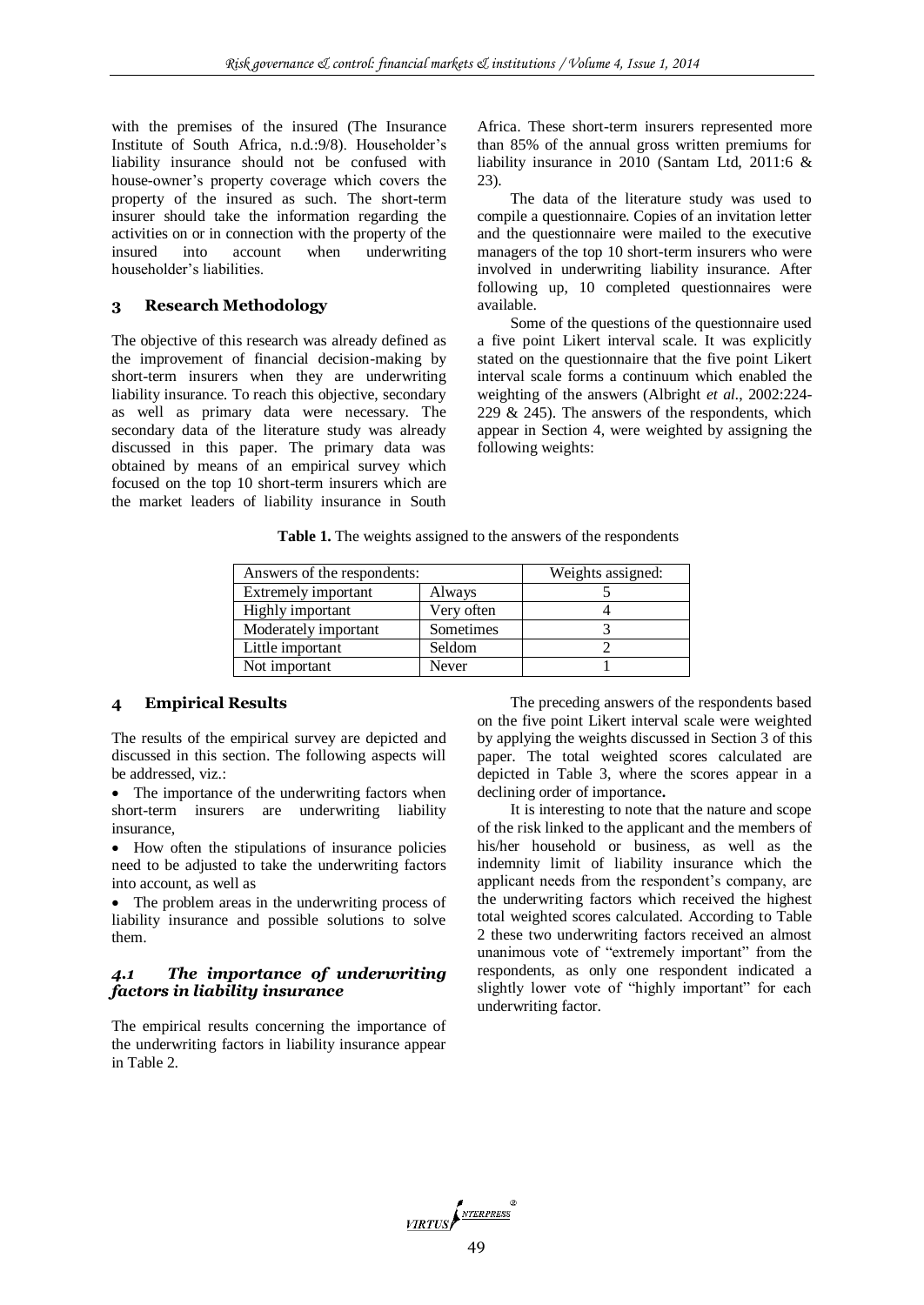| Underwriting factors                                                                                                                                                                                                    | Extremely      | Highly         | Moderately     | Little       | <b>Not</b>   |
|-------------------------------------------------------------------------------------------------------------------------------------------------------------------------------------------------------------------------|----------------|----------------|----------------|--------------|--------------|
|                                                                                                                                                                                                                         | important      | important      | important      | important    | important    |
| Name and address of the applicant and<br>the members of his/her household or<br>business applying for liability insurance                                                                                               | 5              | $\overline{c}$ | $\overline{c}$ | 1            |              |
| Age of the applicant and the members of<br>his/her household or business applying<br>for liability insurance                                                                                                            |                | $\mathbf{1}$   | 6              |              | 3            |
| The lifestyle of the applicant and the<br>members of his/her household<br><b>or</b><br>business applying for liability insurance                                                                                        | $\mathbf{1}$   | $\mathbf{1}$   | 6              | $\mathbf{1}$ | $\mathbf{1}$ |
| The character and reputation of the<br>applicant and the members of his/her<br>household or business applying for<br>liability insurance                                                                                | 3              | $\overline{4}$ | $\mathbf{1}$   |              | 2            |
| The nature and scope of the risk that the<br>applicant and the members of his/her<br>household or business wish to obtain<br>protection for                                                                             | 9              | 1              |                |              |              |
| Particulars of previous convictions of the<br>applicant and the members of his/her<br>household or business applying for<br>liability insurance                                                                         | 7              |                | 1              |              | 2            |
| Particulars of previous refusals of cover<br>to the applicant and the members of<br>his/her household or business applying<br>for liability insurance                                                                   | 8              | $\overline{c}$ |                |              |              |
| Particulars regarding the claims history<br>of the applicant and the members of<br>his/her household or business applying<br>for liability insurance                                                                    | 8              | $\overline{c}$ |                |              |              |
| Particulars regarding the geographical<br>location of the applicant and the<br>members<br>of his/her<br>household<br><b>or</b><br>business                                                                              | $\mathbf{1}$   | 5              | $\mathfrak{2}$ | $\sqrt{2}$   |              |
| Particulars of whether or not the<br>applicant has implemen-ted any safety<br>precautions to lower the liability risks                                                                                                  | $\overline{7}$ | $\mathbf{1}$   | $\mathfrak{2}$ |              |              |
| Particulars regarding liability insurance<br>already obtained by the<br>coverage<br>applicant and the members of his/her<br>household or business from other<br>insurance companies                                     | 1              | 3              | 5              | 1            |              |
| The indemnity limit of liability insurance<br>which the applicant needs from the<br>respondent's company                                                                                                                | 9              | $\mathbf{1}$   |                |              |              |
| The aggregate indemnity limit of liability<br>insurance which the applicant and the<br>members<br>of his/her household<br><sub>or</sub><br>business will eventually have at their<br>disposal from the various insurers | 8              |                | $\mathfrak{2}$ |              |              |

# Table 2. The importance of the underwriting factors when underwriting liability insurance, as perceived by the respondents

VIRTUS P<sup>NTERPRESS</sup>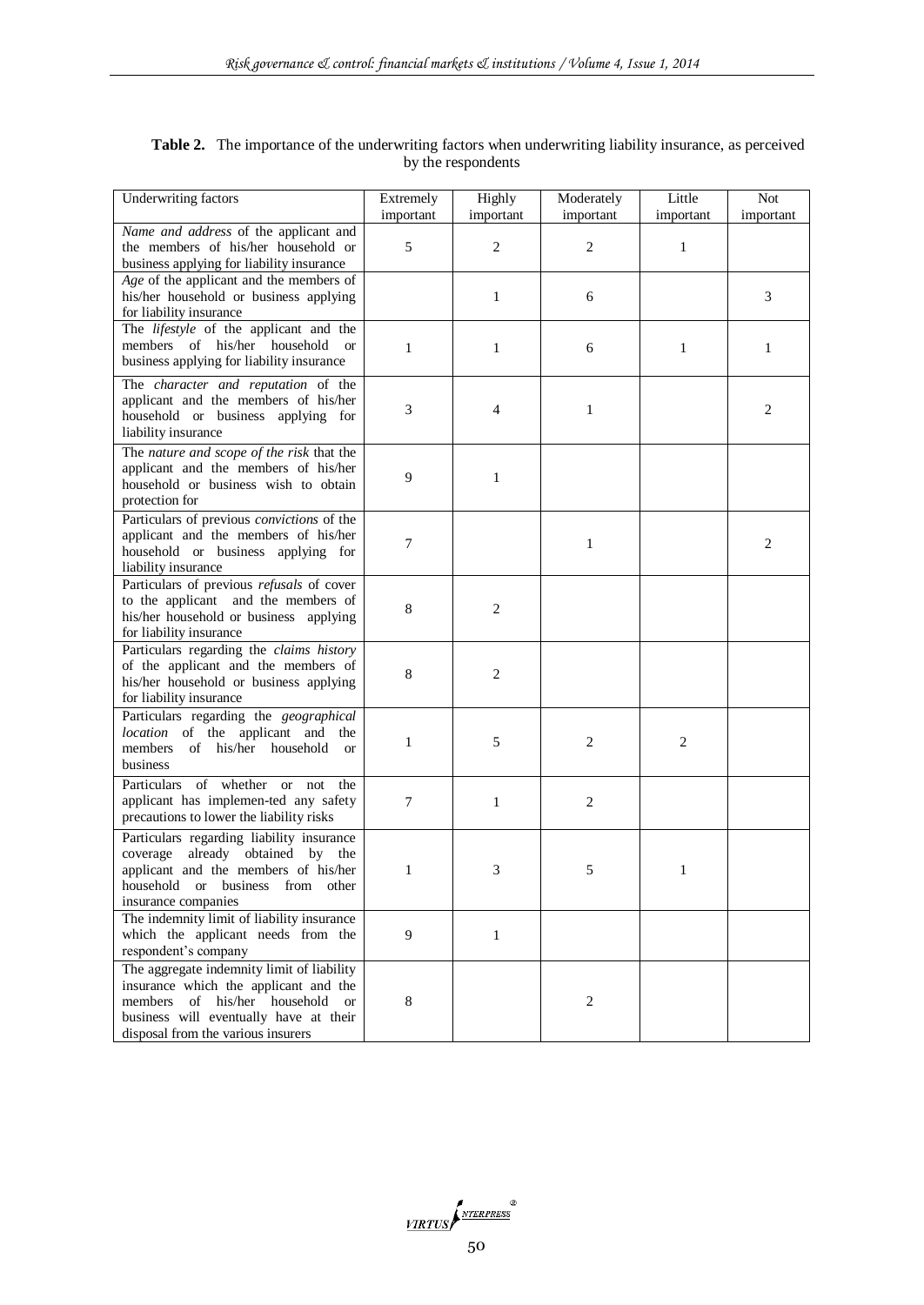| <b>Table 3.</b> The weighted responses on the importance of the underwriting factors as perceived by the |
|----------------------------------------------------------------------------------------------------------|
| respondents, in a declining order of importance                                                          |

| <b>Total weighted score</b><br>calculated | Declining order of<br>importance | <b>Underwriting factors</b>                                                                                                                                                                         |  |  |
|-------------------------------------------|----------------------------------|-----------------------------------------------------------------------------------------------------------------------------------------------------------------------------------------------------|--|--|
| 49                                        | 1                                | The nature and scope of the risk that the applicant and the<br>members of his/her household or business wish to obtain<br>protection for                                                            |  |  |
| 49                                        | $\mathbf{1}$                     | The indemnity limit of liability insurance which the<br>applicant needs from the <i>respondent's</i> company                                                                                        |  |  |
| 48                                        | 3                                | Particulars of previous <i>refusals</i> of cover to the applicant<br>and the members of his/her household or business<br>applying for liability insurance                                           |  |  |
| 48                                        | 3                                | Particulars regarding the <i>claims history</i> of the applicant<br>and the members of his/her household or business applying<br>for liability insurance                                            |  |  |
| 46                                        | 5                                | The aggregate indemnity limit of liability insurance which<br>the applicant and the members of his/her household or<br>business will eventually have at their disposal from the<br>various insurers |  |  |
| 45                                        | 6                                | Particulars of whether or not the applicant has<br>implemented any safety precautions to lower the liability<br>risks                                                                               |  |  |
| 41                                        | 7                                | Name and address of the applicant and the members of<br>his/her household or business applying for liability<br>insurance                                                                           |  |  |
| 40                                        | 8                                | Particulars of previous <i>convictions</i> of the applicant and the<br>members of his/her household or business applying for<br>liability insurance                                                 |  |  |
| 36                                        | 9                                | The <i>character and reputation</i> of the applicant and the<br>members of his/her household or business applying for<br>liability insurance                                                        |  |  |
| 35                                        | 10                               | Particulars regarding the geographical location of the<br>applicant and the members of his/her household or<br>business                                                                             |  |  |
| 34                                        | 11                               | Particulars regarding liability insurance coverage already<br>obtained by the applicant and the members of his/her<br>household or business from other insurance companies                          |  |  |
| 30                                        | 12                               | The lifestyle of the applicant and the members of his/her<br>household or business applying for liability insurance                                                                                 |  |  |
| 25                                        | 13                               | Age of the applicant and the members of his/her household<br>or business applying for liability insurance                                                                                           |  |  |

Two other underwriting factors occupied the third place in the declining order of importance, namely:

- The particulars of previous *refusals* of cover to the applicant and the members of his/her household or business applying for liability insurance, and
- The particulars regarding the *claims history*  of the applicant and the members of his/her household or business wishing to obtain liability insurance coverage.

While one of the preceding underwriting factors addresses the indemnity limit of liability insurance which the applicant needs from the *respondent's*

company, the underwriting factor which has the fifth highest total weighted score calculated, is the *aggregate indemnity limit* of liability insurance which the applicant and the members of his/her household or business will eventually have at their disposal from the *various* insurers. This underwriting factor provides an indication of the total liability risk exposure of the applicant and the members of his/her household or business.

It is interesting to note that the character and reputation, geographical location, lifestyle and age of the applicant and the members of his/her household or business were not perceived by the respondents as very important underwriting factors, although the

VIRTUS NEERPRESS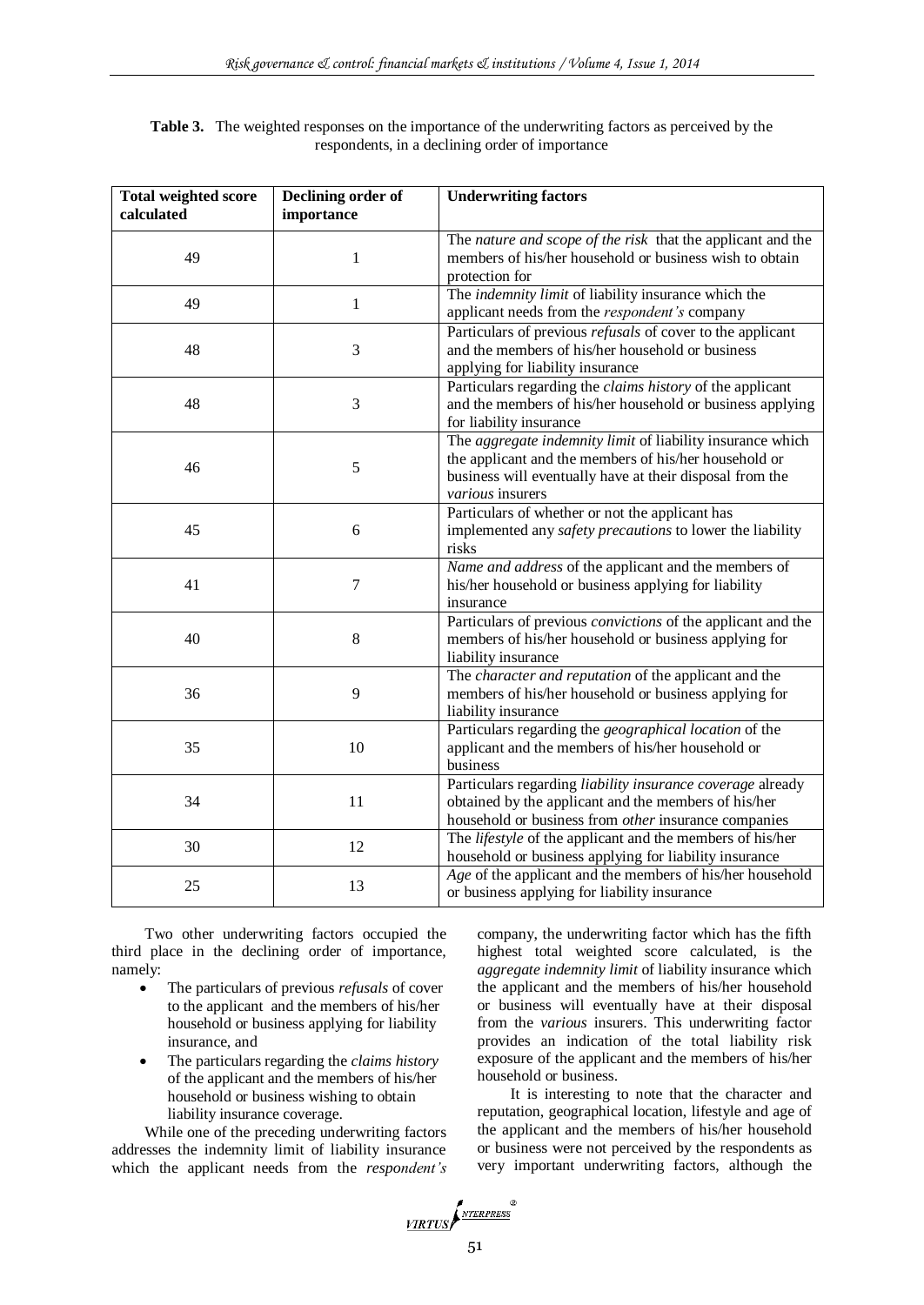respondents take them into account during the underwriting process of liability insurance.

## *4.2 How often the stipulations of insurance policies are adjusted to take the underwriting factors into account*

The stipulations of insurance policies have to be adjusted from time to time to incorporate changes in the underwriting factors. The following table shows how often the stipulations of insurance policies need to be adjusted according to the respondents to account for changes in the underwriting factors of liability insurance.

**Table 4**. How often the following stipulations of the liability insurance policies need to be adjus-ted to take the underwriting factors into account, as perceived by the respondents

| <b>Stipulations</b>                                                                                                           | <b>Always</b>  | <b>Very</b><br>often | Some-<br>times | <b>Seldom</b> | <b>Never</b> |
|-------------------------------------------------------------------------------------------------------------------------------|----------------|----------------------|----------------|---------------|--------------|
| Adjust the level of the <i>premium</i>                                                                                        |                |                      | 4              |               |              |
| Adjust the <i>excess</i> (deductible) to be paid<br>when a claim is made                                                      |                |                      | 3              | 2             |              |
| Adjust the requirement that the<br>household or business be fitted with the<br>necessary safety precautions                   |                |                      |                |               |              |
| Adjustment due to the nature and scope<br>of the risk that the applicant wishes to<br>obtain protection for                   | 5              |                      |                |               |              |
| Adjustment due to the particulars<br>regarding liability insurance coverage<br>obtained from <i>other</i> insurance companies | $\mathfrak{D}$ |                      | 4              |               |              |

The preceding empirical results based on the five point Likert interval scale were weighted (as discussed in Section 3 of this paper). The total

weighted scores calculated appear in the following table in a declining order of frequency.

**Table 5.** The weighted responses on how often the following stipulations have been adjusted in the liability insurance policies to take the underwriting factors into account, in a declining order of frequency

| <b>Total weighted score</b><br>calculated | Declining order of<br>frequency | <b>Stipulations</b>                                                                                                       |
|-------------------------------------------|---------------------------------|---------------------------------------------------------------------------------------------------------------------------|
| 44                                        |                                 | Adjustment due to the <i>nature and</i><br>scope of the risk that the applicant<br>wishes to obtain protection for        |
| 35                                        | 2                               | Adjust the level of the <i>premium</i>                                                                                    |
| 33                                        | 3                               | Adjust the <i>excess</i> (deductible) to be<br>paid when a claim is made                                                  |
| 31                                        | 4                               | Adjust the requirement that the<br>household or business be fitted with<br>the necessary <i>safety precautions</i>        |
| 31                                        | 4                               | Adjustment due to the particulars<br>regarding liability insurance<br>coverage obtained from other<br>insurance companies |

The nature and scope of the risk linked to the applicant and the members of his/her household or business was indicated in Table 3 (of Section 4.1 of this paper) as one of the two underwriting factors which received the highest total weighted scores calculated for the *importance* of the underwriting factors of liability insurance. It consequently does not come as a surprise that the adjustment of the policy stipulations due to the *nature and scope of the risk* that the applicant wishes to obtain protection for,

received the highest total weighted score calculated in a declining order of *frequency* according to Table 5. It therefore appears that the high level of *importance* of the nature and scope of the risk concerned may lead to the high *frequency* of adjusting the stipulations of liability insurance policies due to the same aspect.

The stipulations of a liability insurance policy which have the second and third highest weighted scores calculated according to Table 5, focus

$$
\frac{1}{\text{VIRTUS}}\int_{\text{NTERPRESS}}^{\infty}
$$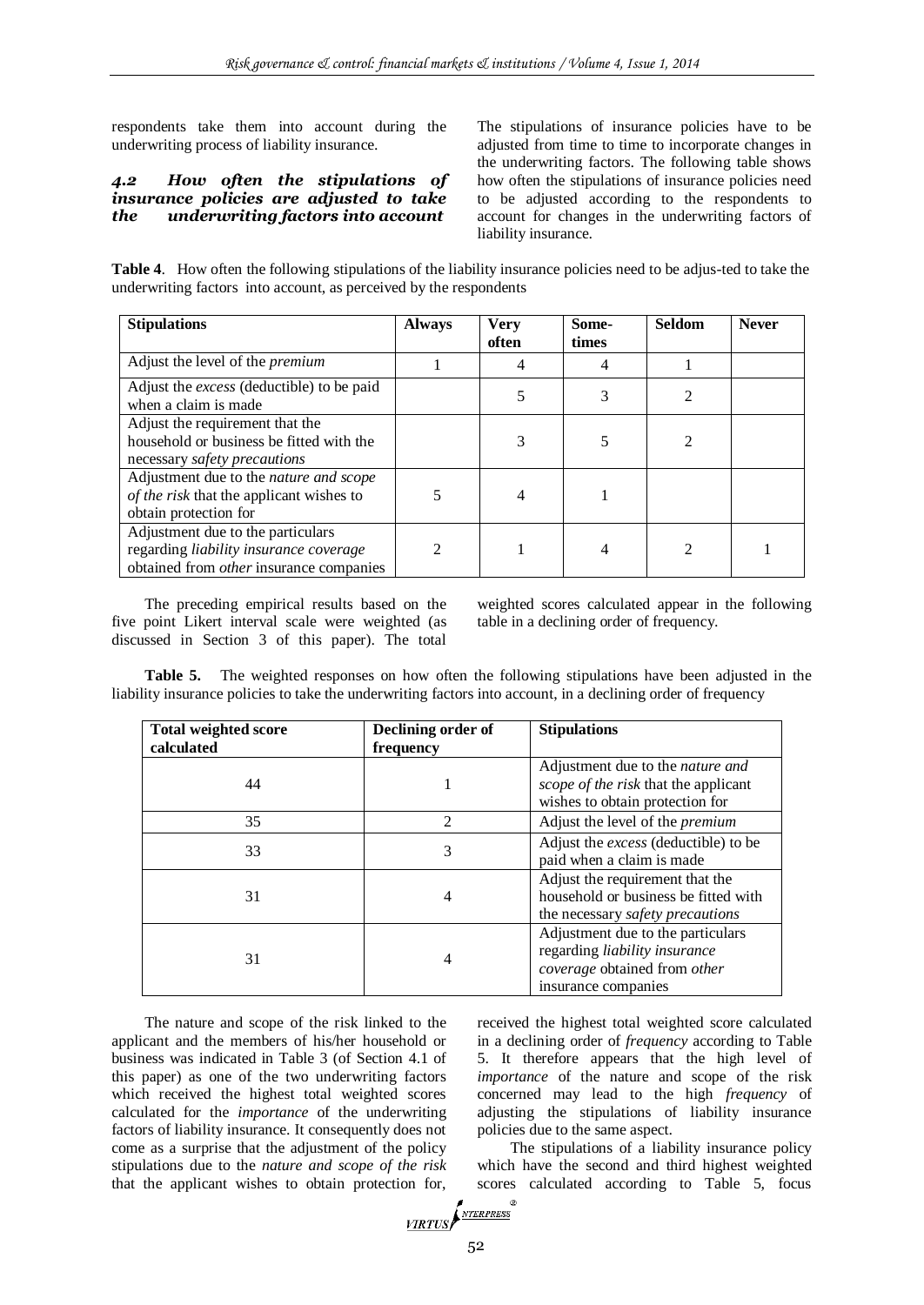respectively on the adjustment of the level of the *premium* to be paid by the insured, and the level of the *excess* (deductible) to be paid when a claim is made. These two stipulation adjustments usually come into force within a short period after informing the insured about the change of the policy stipulations.

#### *4.3 Problem areas in the underwriting process of liability insurance and possible solutions to solve them*

The respondents were requested to indicate three problem areas which they experience when underwriting liability insurance. Their responses appear in the following table.

**Table 6.** Problem areas in the underwriting process of liability insurance, as perceived by the respondents

| <b>Problem areas</b>                                                                   | Number of respondents who<br>mentioned the problem area |
|----------------------------------------------------------------------------------------|---------------------------------------------------------|
| Change in the nature and scope of the risk                                             |                                                         |
| Uncertainty about the frequency and severity of possible claims                        | 9                                                       |
| Breach of contract (including breach of utmost good faith) by the<br>insured           | 6                                                       |
| Contribution resulting when the insured has liability insurance from<br>other insurers | 4                                                       |
| Insured not having an insurable interest in the risk insured against                   |                                                         |
| Change in legislation (e.g. consumer protection act)                                   |                                                         |

Nine of the 10 respondents indicated the next two problem areas, namely a change in the nature and scope of the risk, as well as uncertainty about the frequency and severity of possible claims. Respectively six and four respondents were of the opinion that a breach of contract (including a breach of utmost good faith) and the application of the basic principle of contribution when the insured has liability insurance obtained from other short-term insurers may also represent problem areas in the underwriting process. Possible solutions to address these problem areas are discussed in the following paragraphs.

Short-term insurers usually insert a specification in the policy contract at inception which enables them to change the stipulations thereof with a 30 days" notice send to the insureds. It is therefore possible for short-term insurers to address any *change in the nature and scope of the risk* in the short term*.* Furthermore, the insured has the obligation based on the basic principle of utmost good faith to immediately disclose any change in the nature and scope of the risk to the insurer. Failing to do so may result in no coverage to the insured. The education of insurance brokers as well as the insureds on the application of the basic principle of utmost good faith should provide a long-term solution to address changes in the nature and scope the risk. Another practical measure which short-term insurers often apply, is to require that every insured completes an annual questionnaire in order to identify any change in the nature and scope of the risk.

The uncertainty about the *frequency and severity of possible claims* also represent a problem area to short-term insurers. The *frequency* of possible claims can be addressed by implementing an excess to be paid when the insured lodged a claim, while the premium can also be increased with each claim to discourage a high frequency of claims. As the *severity* of claims is usually not in the control of the insured, a short-term insurer should utilise reinsurance coverage to financially assist him when the extent of a claim is beyond the insurer's reasonable limits. While the education of insurance brokers and insureds pertaining to the basic principles of short-term insurance is important for a long-term solution, insureds should be encourage to notify the short-term insurers immediately when a third party threatens with litigation which may lead to a liability claim.

Short-term insurers can try to avoid a *breach of contract* (including a breach of utmost good faith) by the applicants by requiring as much information as possible from them. The education of insurance brokers and insureds on the application of the basic principles of short-term insurance should once again provide a long-term solution to this problem area. When short-term insurers have adequate information at their disposal, the application of the basic principle of *contribution* should not create a major problem area.

## **5 Conclusions**

The *objective* of this research was already formulated as the improvement of financial decision-making by short-term insurers regarding the underwriting process of liability insurance. This paper is based on a literature study, as well as an empirical survey which involved the leaders of the short-term

VIRTUS